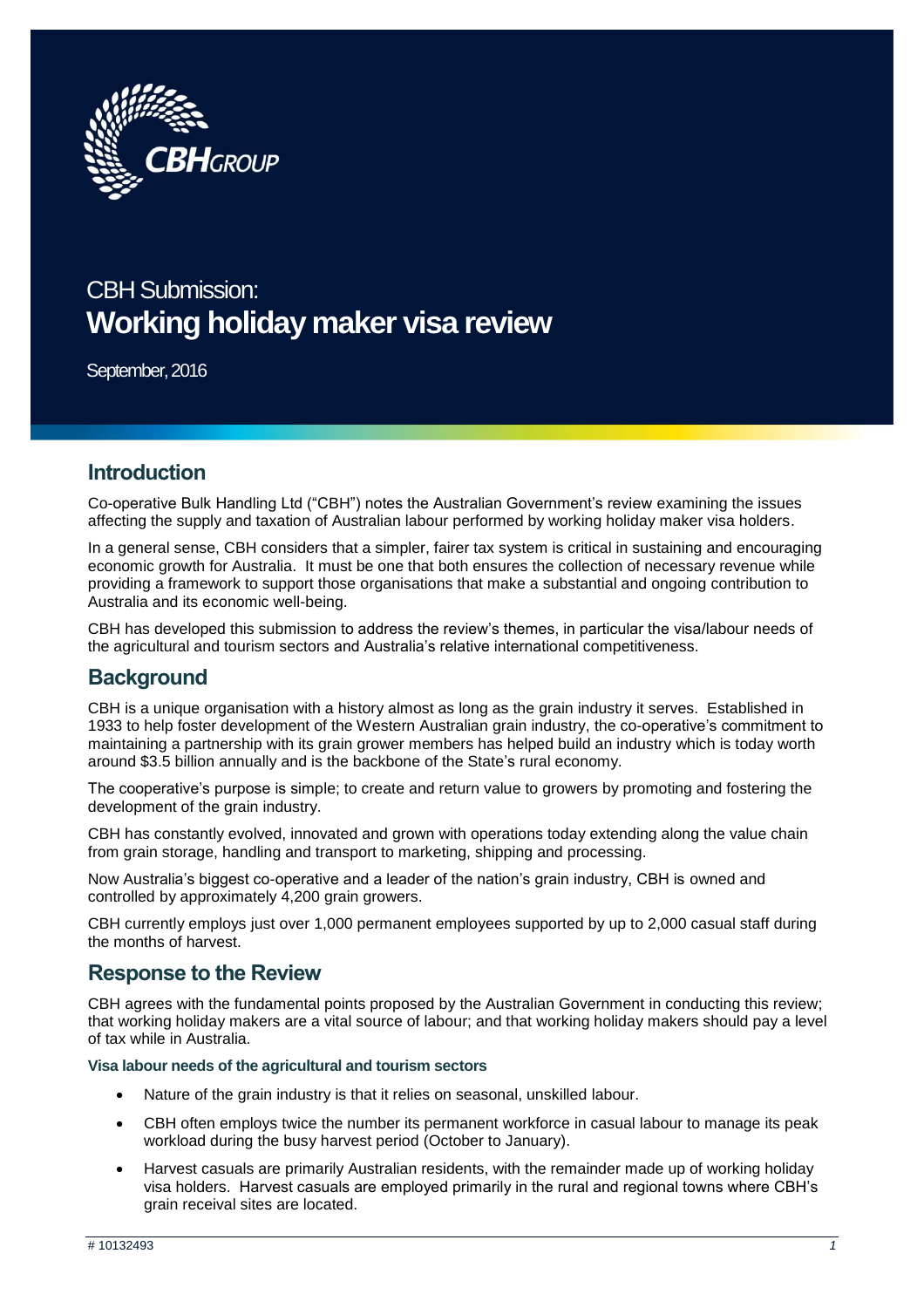- Typically roles for working holiday visa holders at CBH are as country receival site operators (such as grain samplers or weighbridge attendants) at sites where there is not a sufficient number of Australian residents available to meet our labour demand.
- For seasons of above average receivals (such as what the 2016/17 season in Western Australia promises to be), the level of casual labour rises significantly as CBH opens more receival sites staffing and operating them for extended hours in order to manage the increased volume of grain being delivered.
- As an integrated business, CBH also employs contractors to perform activities essential to its operations, such as tarping which requires a specialised skill set to be performed safely and effectively.<sup>1</sup> In line with its own employment of harvest casuals, CBH's demand for contractor labour increases significantly during the harvest season.

### **Relative international competitiveness**

Anecdotal evidence provided to CBH by its external tarping contractors suggests that the availability of 'backpacker labour' is lower since the tax changes were proposed (in May 2016) with potential labourers advising that they may seek opportunities in countries other than Australia. More specifically, CBH's contractors have advised that:

- *"I have already emailed several of our last year's employees, who had stated they wanted to come back again, and have not had a single response. This is unusual, because the ones I contacted have been keeping in regular contact with us, before the announcement of the proposed tax."*
- *"I have taken the trouble to query backpackers and almost to a man they have said that if the proposal goes ahead they would go to NZ or Canada rather than think of coming to Australia."*
- *"We typically employ an average of 8 backpackers to complete our seasonal work; this figure will now double over the next three years. This year we will be employing approximately 27 non-resident workers due to the high volume of grain this season. We struggle and have previously tried to find sufficient staff from local towns where our contracts are located and in Perth city, however fail to hold down reliable staff who are willing to work in such regional areas."*

#### **Tax treatments for visa holders**

- Based on its employment trends, information, and anecdotal contributions, CBH believes the proposal contained in the 2015-16 Budget measure would have a negative impact on the availability of working holiday visa holders, and that CBH and its contractors would have difficulty in sourcing local workers to fill the resulting labour void.
- CBH supports an approach that ensures the availability of labour suited to the nature and needs of the grain industry, while also securing the collection of necessary revenue.
- To this end CBH supports the proposal recommended by the National Farmers Federation of a tax rate of 19 per cent from the first dollar earned by working holiday visa holders. Implementing this tax rate would still deliver a \$315 million return to Government over the forward estimates, and place Australia on a comparative footing with after tax wages offered in comparable economies, notably New Zealand and Canada.

#### **Additional considerations**

- Transient labour from working holiday visa holders delivers not insubstantial benefits to the rural communities where they reside for the duration of harvest. Consideration should be given to the impact on these communities should there be a decline in the number of working holiday visa holders.
- Western Australia is remote and does not have adjacent sources of labour that can 'spill over' when labour needs are high, such as the east coast has. Any measure that restricts the availability of casual labour would potentially have a greater impact on Western Australian industry than its eastern state counterparts.

 $\overline{\phantom{a}}$  $1$  Grain received into open bulkhead storage are covered and in turn sealed by large tarpaulins (tarps).